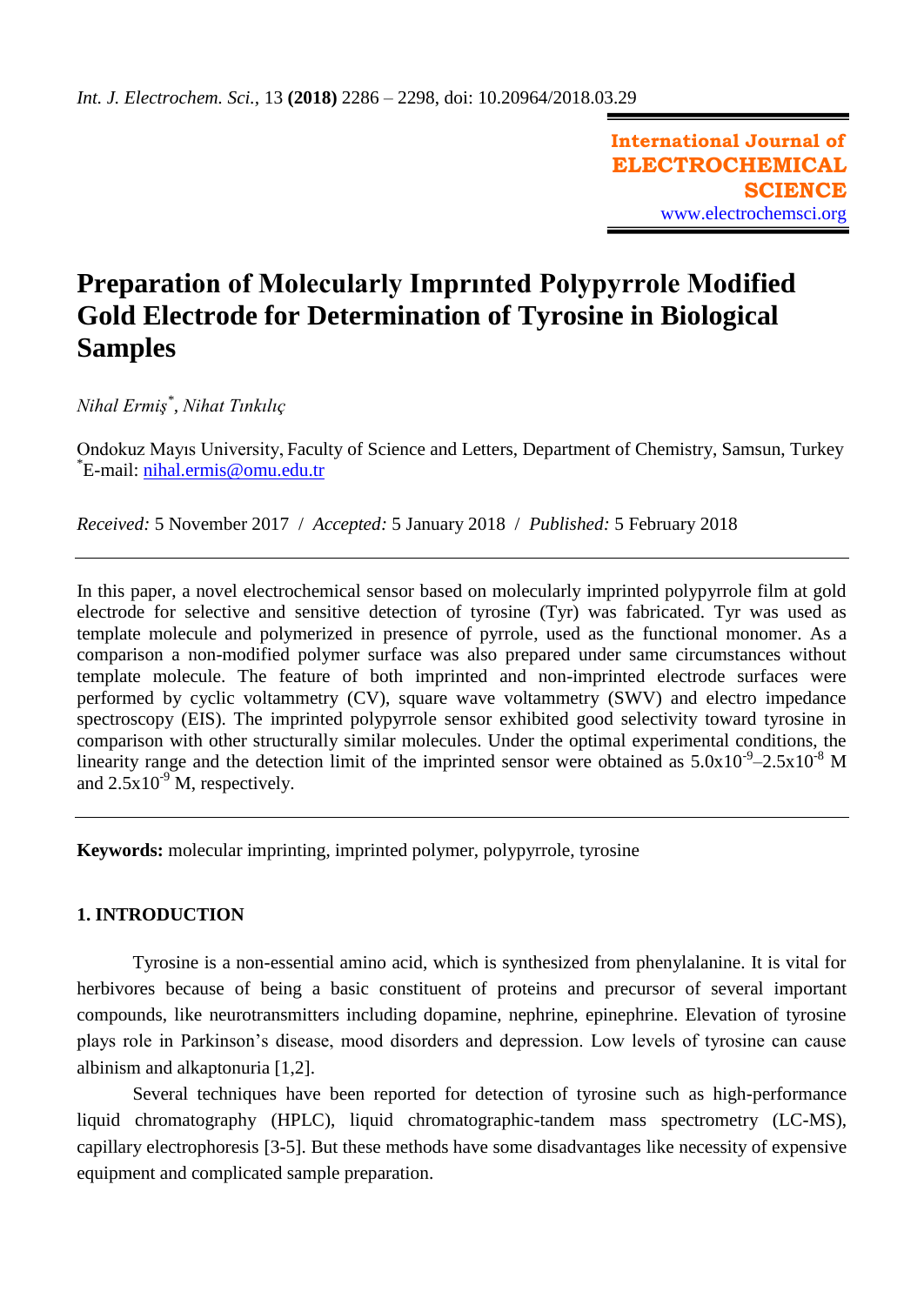The molecular imprinting method is based on forming polymeric structures in presence of a template molecule. In the synthesis of moleculary imprinted polymers, monomers are polymerized around template molecules, basically. After removing template molecules from the polymeric structure, they leave complementary cavities to their three dimensional structures. Through these cavities molecularly imprinted polymers (MIPs) can be used as selective recognition element [6]. Due to the molecular imprinting technique, substrate selectivity and spesicifity are gained to electrochemical techniques.

Polypyrrole is one of the most frequently used conducting polymer in bioanalytical sensors. In addition to its rapid electrochemical response, low cost, wide dynamic range, low detection limits; it is advantageous due to its capability of imprinting biomolecules at room temperature without denaturation and conformational change [7]. Both low molecular weight molecules like ascorbic acid [8], caffeine [9], paracetamol [10] and high molecular weight molecules like glycoproteins [11] and enzymes [12] can be determined via MIP modified polypyrrole polymer.

In this paper, the fabrication of a highly selective and sensitive tyrosine sensor was investigated using a molecularly imprinted polypyrrole (PPy) polymer film as an artificial recognition element. Pyrrole and tyrosine were used on gold electrode as the functional monomer and template molecule, respectively. Electropolymerization was used to prepare a novel sensor for detecting tyrosine without any extra reagent like enzyme or mediator. As far as we know this is the first application of tyrosine detection, which has been made by using molecularly imprinted polypyrrole without any extra reagent for preparation of the imprinted polymer.

#### **2. MATERIALS AND METHODS**

# *2.1. Materials*

All chemicals were used as supplied without further purification and were analytical grade. Pyrrole (Py), potassium ferricyanide  $(K_3[Fe(CN)_6])$  and potassium ferrocyanide  $(K_4[Fe(CN)_6])$  were purchased from Fisher Scientific, India; potassium chloride, tyrosine and tryptophan, cysteine were purchased from Sigma-Aldrich, USA.

All solutions were prepared with double-distilled water. The solutions were deoxygenated with high purity nitrogen prior to each experiment, which was performed under a nitrogen atmosphere. Distilled water was used for preparation of all solutions and for washing.

#### *2.2. Apparatus*

All electrochemical experiments and electropolymerization were performed on a VersaStat 3 electrochemical system (Princeton Applied System) connected to a personal computer. The threeelectrode system was consisted of Au (1.6 mm in diameter), Ag/AgCl/KCl(saturated) electrode and Pt wire, as working, reference and the auxillary electrode, respectively. The molecular structure of Tyr imprinted Au electrode was characterized by FT-IR spectrophotometer (Thermo Fisher Scientific,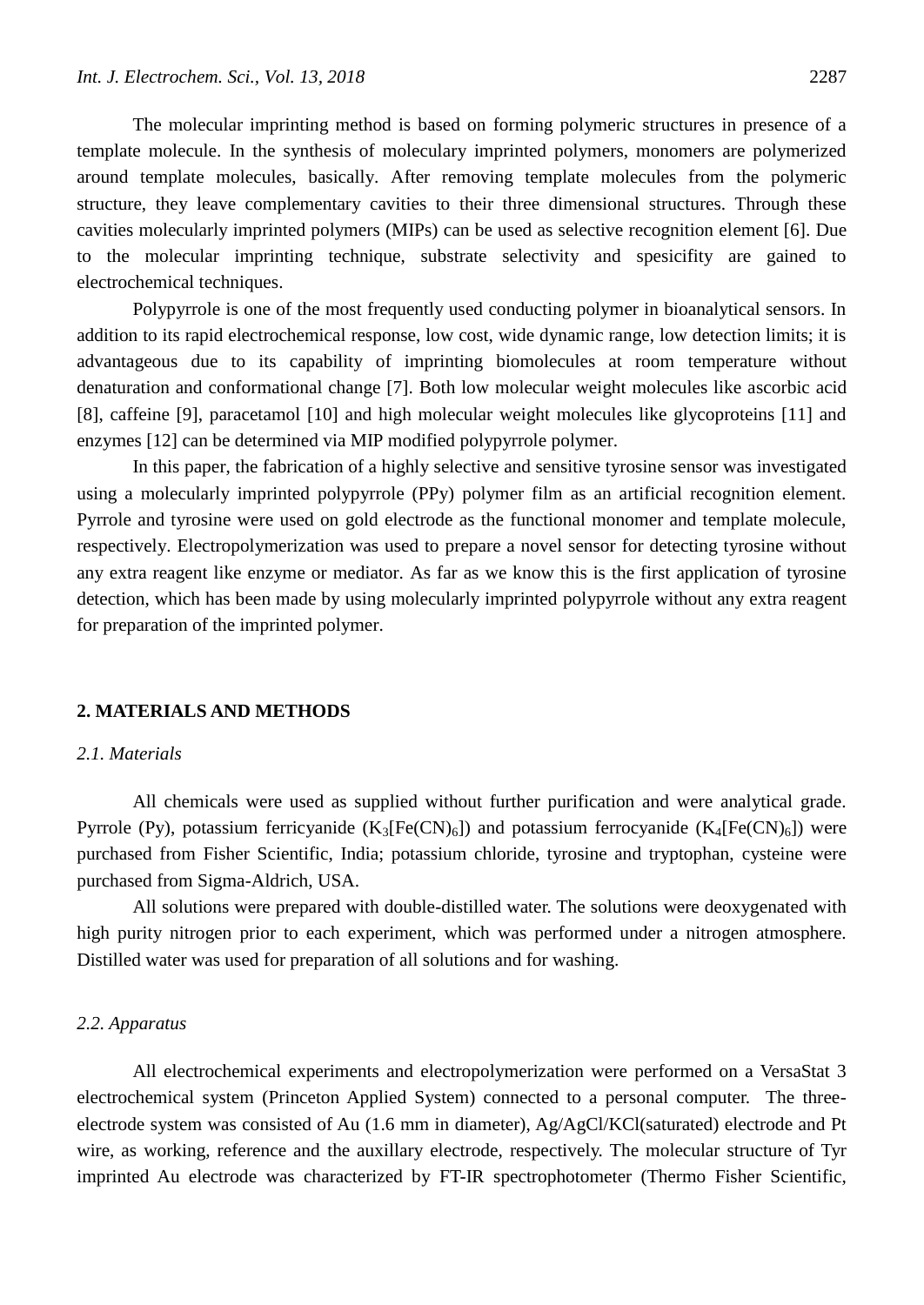Nicolet iS10, Waltham, MA, USA). FTIR spectra were scanned in the wave number range from 650 to 4000 cm<sup>-1</sup>. For surface images, scanning electron microscope was (JEOL USA, Inc.) used.

#### *2.3. Preparation of MIP and NIP electrodes*

The surface of the gold electrode was polished on a micro cloth with 1.0 and 0.05 μm aqueous slurry of alumina and it was immersed in an ultrasonic bath in distilled water for 5 min to remove any particles on the surface and then allowed to dry at room temperature. For a cleaner surface, the polished electrode was subjected to cyclic potential sweeping between 0.0 and 1.5 V in 0.5 mol/L sulfuric acid until a stable cyclic voltammogram was obtained. Subsequently, for preparation of MIP, the cleaned electrode was immersed in acetate buffer solution  $(0.5 \text{ mol L}^{-1}, \text{pH=4})$  containing 0,06 mol  $L^{-1}$  Py and 0,03 mol  $L^{-1}$  tyrosine. The electrosynthesis of polypyrrole (PPy) film was performed by cyclic voltammetry (20 scans), between 0 and 1.5 V vs. Ag/AgCl, at a scan rate of 100mV/s (Scheme 1).



**Scheme 1.** Preparation of molecularly imprinted polypyrrole modified gold electrode.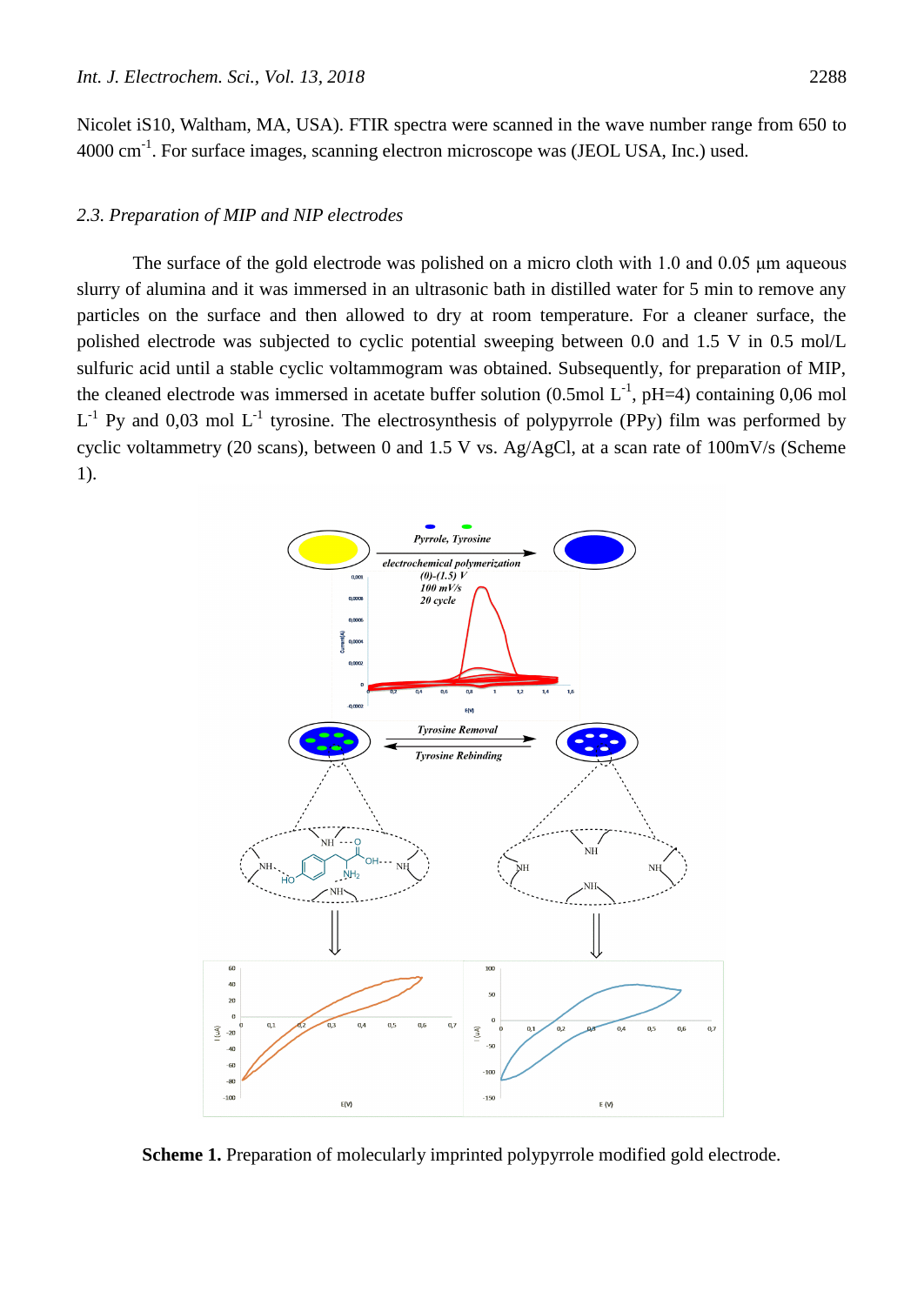After electropolymerization, water – alcohol solution  $(50\% , v/v)$  was used to remove nonreacted template molecules. As a control electrode, a non-molecularly imprinted polymer (NIP) modified electrode was also prepared under the same experimental conditions in the absence of tyrosine. The prepared MIP and NIP electrodes were stored at the room temperature.

#### *2.4. Electroanalytical measurements*

A standard three-electrode cell was used for electrochemical measurements, which were carried out in a supporting ferricyanide electrolyte  $(0.01 \text{ mol/L K}_3[\text{Fe(CN})_6]/K_4[\text{Fe(CN})_6]$  (1:1) solution) containing 0.1 mol/L KCl. CV measurements were performed over a potential range from 0 to 0.6 V at a scan rate of 100 mV/s. SWV measurements were performed over a potential range from (-0,04) to (0,45) V. AC impedance was measured at a potential of 0.175V over the frequency range from 100 mHz to 100 kHz, using an alternating voltage of 5 mV. All experiments were carried out at room temperature (25 °C). A blank solution without tyrosine was used to obtain the blank peak current.

#### **3. RESULTS AND DISCUSSION**

## *3.1. Electropolymerization of pyrrole on the surface of the gold electrode*



Figure 1. Cyclic voltammograms for the electropolymerization of pyrrole (60 mM) on a gold electrode in pH 5 acetate buffer containing tyrosine  $(30 \text{ mM})$ : scan rate,100mVs<sup>-1</sup>; number of scans,20.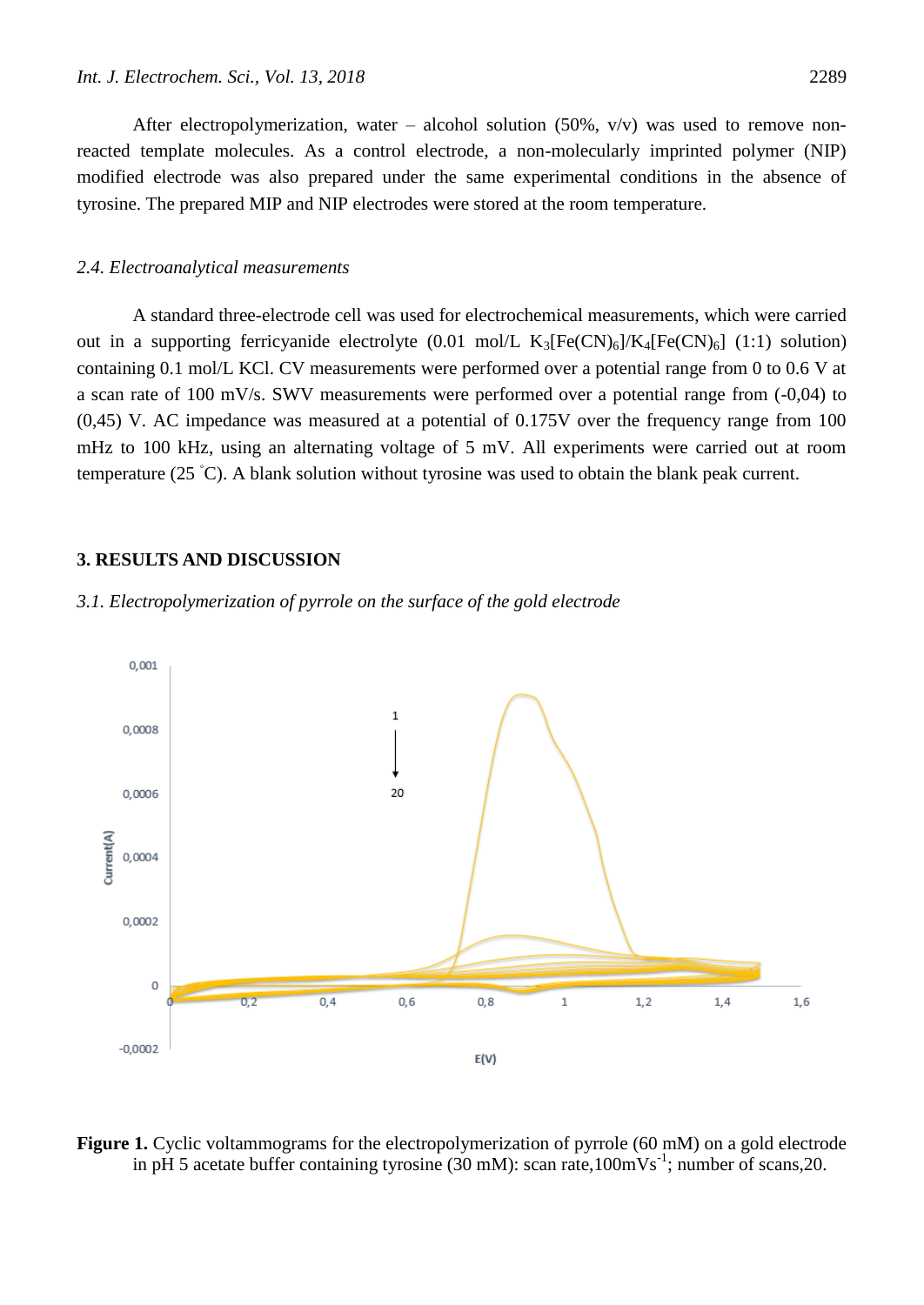Cyclic voltammetry was used for electropolymerization of pyrrole on the surface of the gold electrode (Fig. 1). The MIP electrode was prepared as mentioned above. The polymerization solution contained 60 mM Py and 30mM of tyrosine. As the CV showed in Fig 1, in the first scan, an anodic oxidation peak appeared at a potential of 0.9 V, irreversibly. Subsequently, a significant decrease in the anodic oxidation peak during the cycles occurred, which shows the formation of a polymer film onto the surface of electrode. After electropolymerization, a loss of the current response was observed and thought to be arisen from hindrance of redox access to the surface of electrode [13].

# *3.2. Characterization of tyrosine imprinted electrochemical sensor*



**Figure 2.** (A) FTIR spectras of 1) polypyrrole 2) tyrosine 3) tyrosine imprinted polypyrrole polymer (B) SEM image of the imprinted electrode (C) SEM image of the non-imprinted electrode.

Figure 2.A shows the FTIR spectra of PPy, tyrosine and the tyrosine imprinted PPy polymer. The peaks 1, 2 and 3 refer to polypyrrole, tyrosine and tyrosine imprinted polypyrrole polymer (Tyr-PPy MIP). The characteristic peaks around 1600 cm<sup>-1</sup> correspond to the C=C stretching, whereas peaks around 1303 cm<sup>-1</sup> and 1033 cm<sup>-1</sup> represent respectively, C-N and C-H bonds. The vibration bands observed at 1300 cm<sup>-1</sup> and 1036 cm<sup>-1</sup> are due to C-H in-plane stretching and C-H vibration of 2,5-substituted pyrrole. The occurrence of a peak at 3436 cm<sup>-1</sup> is assigned to the presence of N–H stretching vibrations [14, 15]. On the second peak the broad absorption band between 2000 and 3500  $cm<sup>-1</sup>$  is related with overlapping of absorption peaks due to O-H vibration of carboxylic and phenolic O-H and N-H bending vibration of NH<sub>3</sub><sup>+</sup> [16]. On the third peak, N-H absorption peak at 3436 cm<sup>-1</sup> and the broad envelop, which is occurred through the overlapping of O-H stretch of -COOH and a phenolic and N-H stretch of  $NH_3^+$ , cannot be observed. Instead of this, little shoulder formation at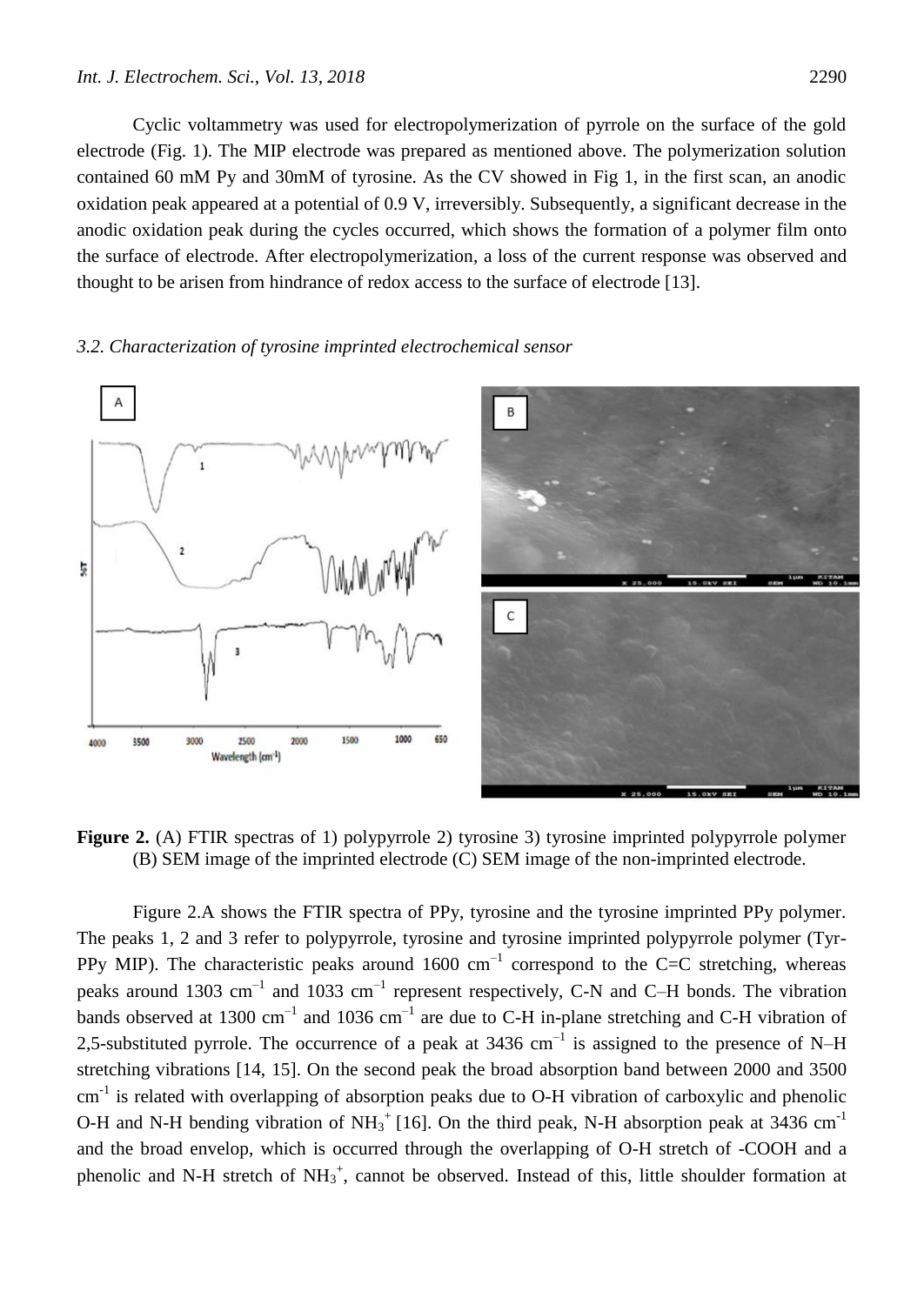3675 cm<sup>-1</sup> can be related to polymeric hydrogen bond. The carbonyl peak at 1737 cm<sup>-1</sup> and C-N stretching peak at  $1122 \text{ cm}^{-1}$  show that amine and carbonyl groups of amino acid are preserved and polymeric structure is formed through the bond between the hydroxyl group of amino acid and nitrogen of pyrrole.

The SEM characterization is used to investigate the morphology of the imprinted surface. On Fig.2.B and C, the surface of the tyrosine imprinted and non-imprinted polypyrrole modified Au electrodes are seen, respectively. Imprinted tyrosine molecules were observed on the polypyrrole modified gold surface.

#### *3.3. Electrochemical characterization of modified electrode*



Figure 3. 1) CV curves of MIP electrode under different conditions: a) bare electrode; b) MIP electrode after Tyr removal c) MIP electrode; d) MIP electrode after interaction with Tyr; 2) CV curves of NIP electrode under different conditions: e) bare electrode; (f) NIP electrode; (g) NIP electrode after interaction with Tyr.

For electrochemical characterization of MIP and NIP electrodes, cyclic voltammetry (CV) and electrochemical impedance spectroscopy (EIS) were used. Cyclic voltammograms were recorded in the presence of  $[Fe(CN)_6]^3$ <sup>-</sup>/ $[Fe(CN)_6]^4$ <sup>-</sup> in 0.1mol/L KCl as a probe. As shown in Fig. 3.1, in which a refers to the bare electrode and c refers to the electrode after electropolymerization. After electropolymerization, polymer film hindered the occurrence of a redox reaction, which caused current reduction. The process from c to b refers to template removal. After tyrosine removal, the spesific cavities allow the redox reaction of  $[Fe(CN)_6]^{3.7}$   $[Fe(CN)_6]^{4.5}$  so there has been a current increase. After tyrosine binding, shown as d, the tyrosine specific cavities were reoccupied, and this caused a smaller current than the removal current, b.

On the contrary, NIP electrode did not show any significant current change despite interaction with template (Fig. 3.2.f-g). This indicates that NIP electrode failed to recognize tyrosine.

For probing the feature changes of a modified electrode surface, electrochemical impedance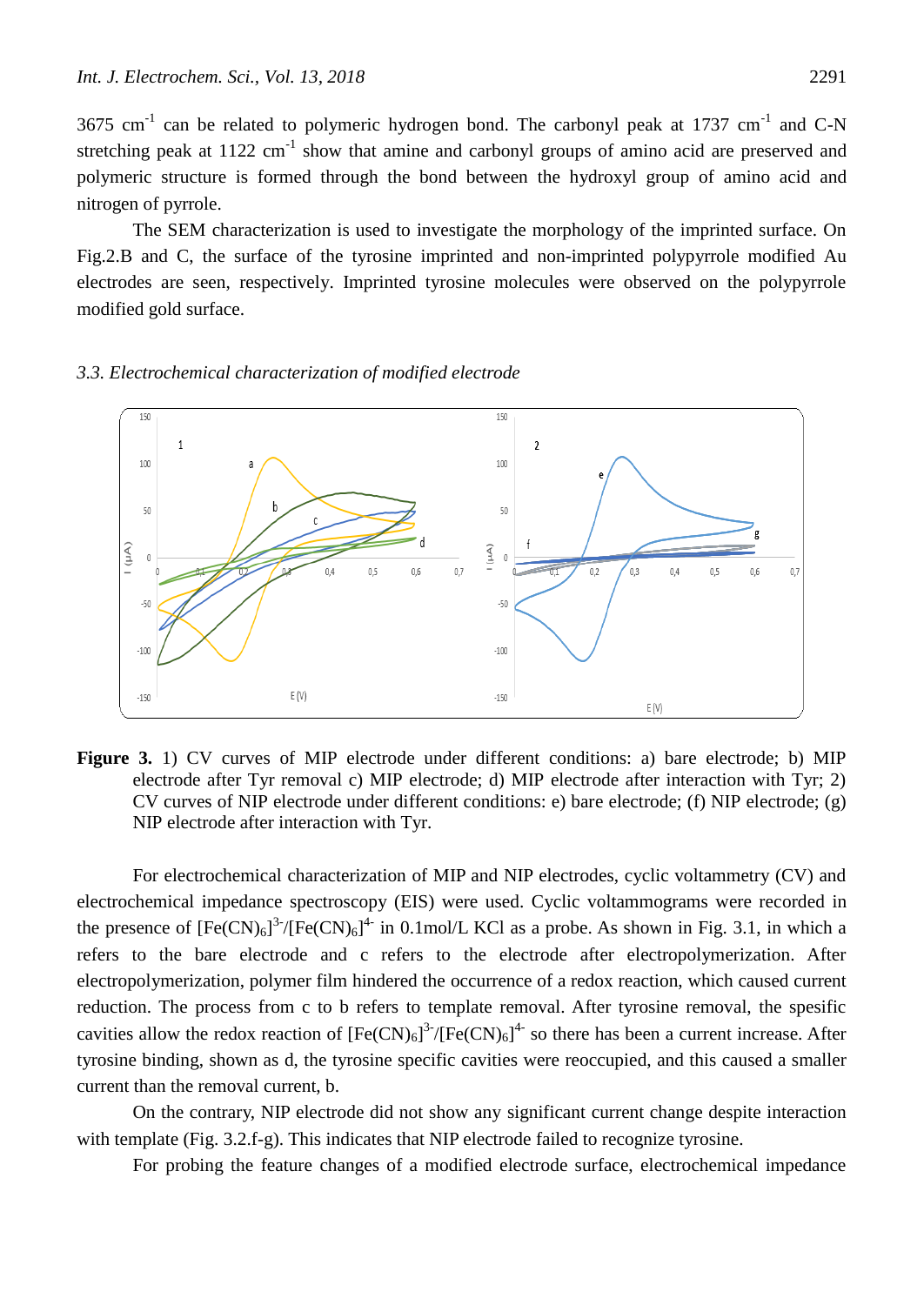spectroscopy (EIS) is an efficient method [17]. Under same circumstances as CV, this technique was used to confirm that the MIP modified electrode was prepared properly.



**Figure 4.** Impedance spectra of gold electrode under different conditions; (a) bare electrode; (b) MIP modified; (c) MIP electrode after removal of Tyr; (d) MIP electrode after interaction with Tyr.

Fig. 4 shows the changes in MIP formation, template elution and interaction with template, as shown in b,c,d, respectively and a refers to the bare Au electrode surface. The diameter of semicircle refers to electron transfer resistance  $(R_{et})$  and with the formation of MIP film, surface of Au electrode was covered with polymeric film, and this caused resistance increase, as can be seen clearly from curve a to b. [18]. The prepared polymeric film acted as an insulating layer, which blocks electron transfer between the electrolyte and the electrode during analysis. After this through template removal there had been a resistance decrease, from curve b to c. This could be related with the successful extraction of Tyr from the imprinted polymer, which allow electron transfer between the electrolyte and the electrode easily. After template removal, electrode was interacted with tyrosine solution and resistance was increased, as can be observed from curve c to d. This increase arises from rebinding of tyrosine, which restricts electron transfer between the electrode and the electrolyte. In a study, after interaction with template molecule, the impedance of the surface was increased due to reoccupation of cavities in the imprinted polymer. This increase was reported as electron transfer resistance due to the restriction of electron transfer between the electrode and the electrolyte, as in our study [19]. According to experimental and literature data it can be implied that the polymer membrane had recognition sites for Tyr and MIP film was prepared properly.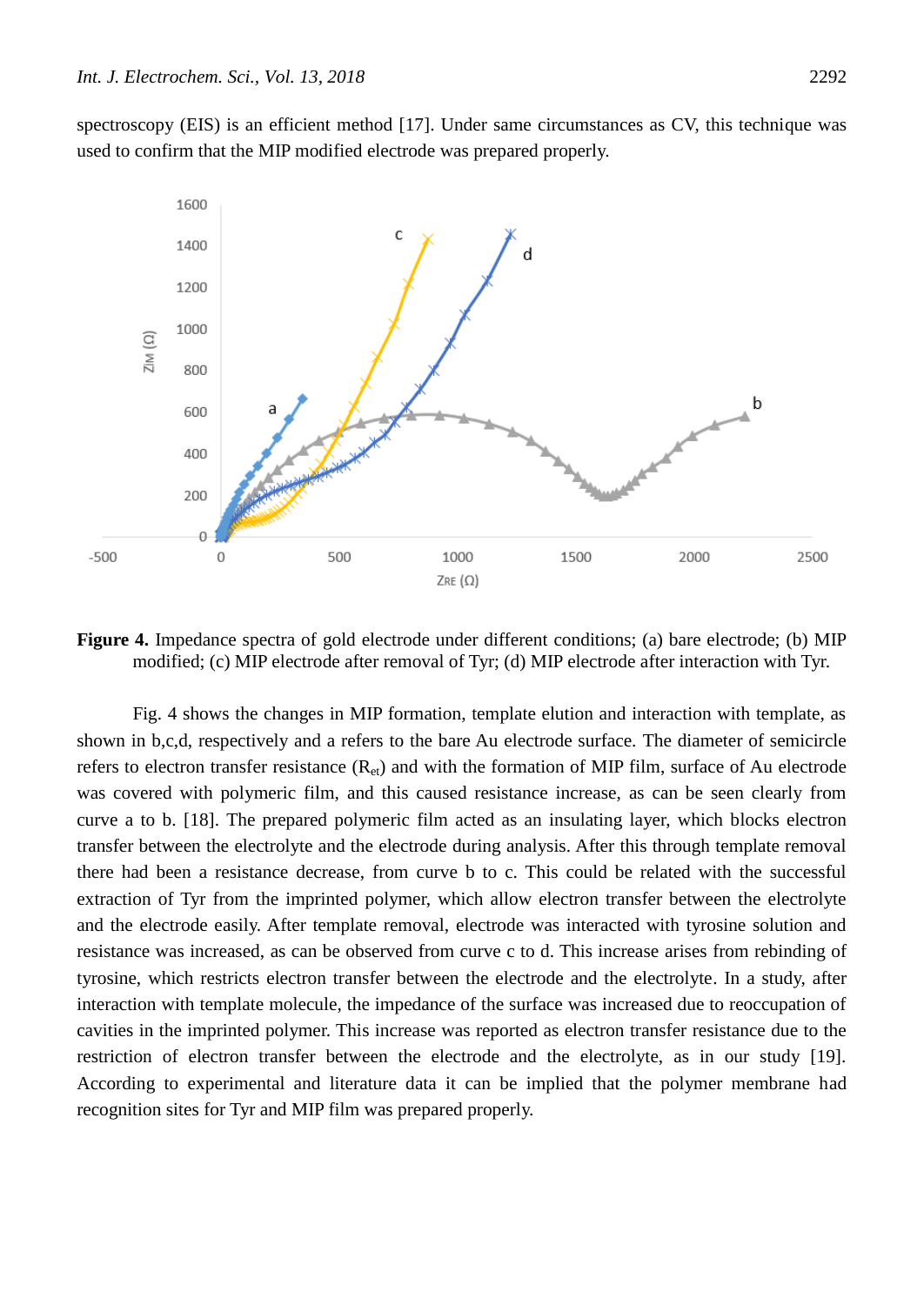#### *3.4. Optimization of Experimental Conditions*

#### *3.4.1. Effect of tyrosine concentration*

The effect of the template concentration was tested on the response of the resulting Tyr imprinted polypyrrole electrode to Tyr. One of the factors affecting sensor response is the template concentration in the polymerization mixture. Template concentration is directly related to with the recognition sites in molecularly imprinted polymer [20]. In the presence of a constant concentration of pyrrole (60 mM), different concentrations of tyrosine were tested for the optimum template concentration in the polymerization mixture. As can be seen in Fig. 5A the peak current change of MIP electrode increased with increasing concentration of tyrosine to 30 mM. After this concentration current change decreased. Because of this 30 mM Tyr was selected as optimum template concentration.

#### *3.4.2. Polymerization cycle number of Pyrrole*

The response of the imprinted sensor can be influenced by the thickness of the imprinted membrane and the imprinted sites. The polymer thickness can be adjusted through the number of electropolymerization cycle and it is important in terms of imprinted sites. With the increase of membrane thickness, it could be hard to reach to the imprinted sites because of mass transfer resistance [21].



**Figure 5.** Effect of different parameters on the response of the MIP. (A) Effect of different concentration of tyrosine in electropolymerization process. (B) Effect of the number of cycles in electropolymerization process. (C) Effect of pH. (D) Effect of incubation time.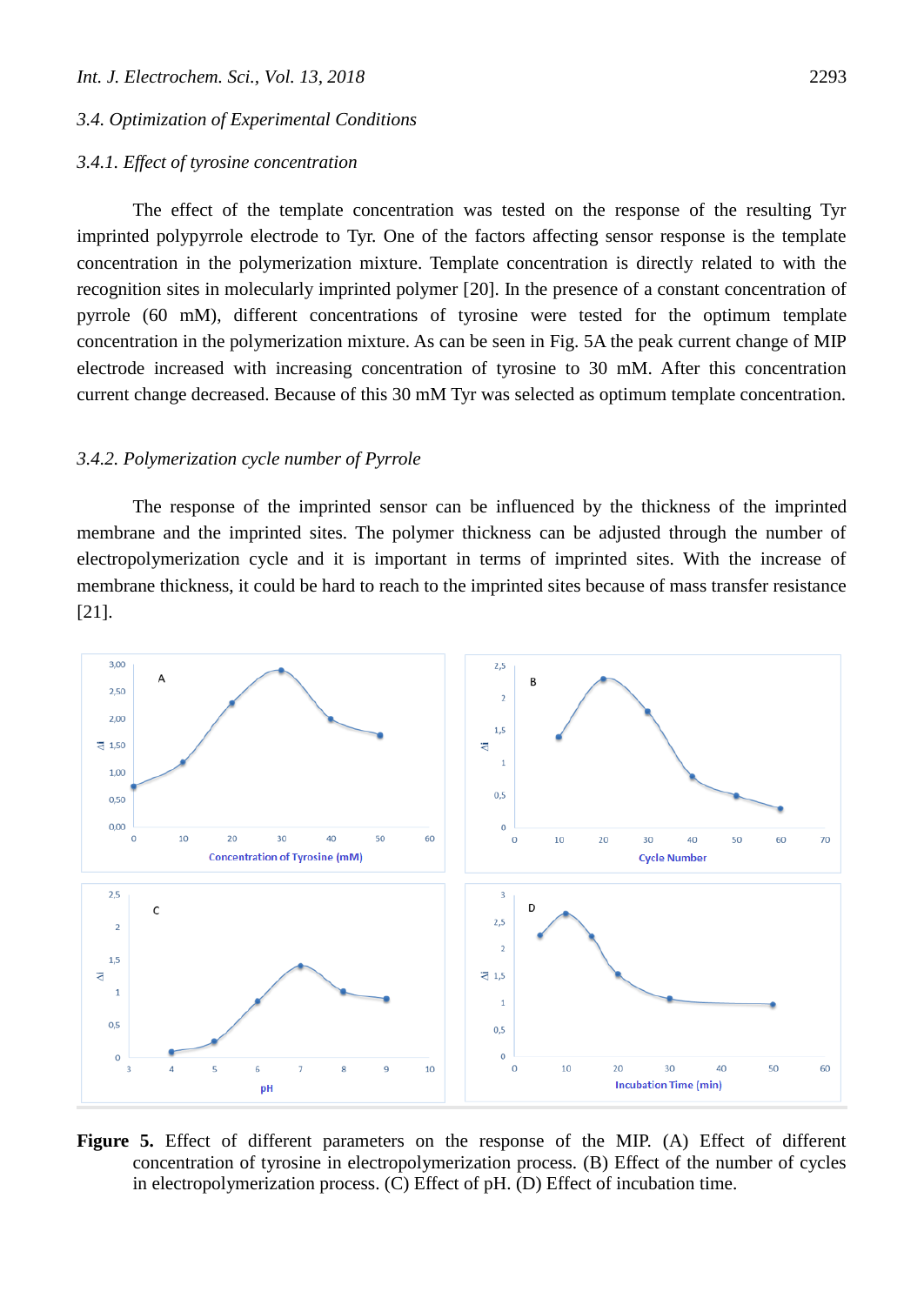As shown in Fig.5.B it was observed that the peak current increased and reached a maximum with 20 cycles, and then decreased at higher cycles. Thus, in this work, it was decided that 20 cycles could bring out an optimum membrane thickness to provide the highest sensitivity to tyrosine.

## *3.4.3. Effect of pH*

The pH of the solution in adsorption step has a significant influence on the tyrosine oxidation at the surface of the modified electrode. Therefore, the effect of medium pH was analyzed with a series of convenient buffer solutions in a varying pH range between 4.0-9.0. As shown in Fig.5.C the current intensity of the oxidation peak reaches its maximum at a pH value of 7, and then decreased as the pH increases further. The reason may be that in high alkalinity the tyrosine was formed in anionic structure and the stability of the imprinted film will be defected [18]. Therefore, pH 7 was chosen as the suitable pH for further studies.

#### *3.4.4. Incubation Time*

Template molecules were removed from the imprinted film with 1 M HCl solution after that the molecularly imprinted electrode has interacted with 10 µM Tyr solution in different times and the change of the peak current was drawn vs. the incubation time (Fig.5.D). The results show that the peak current decreased rapidly (increase in  $\Delta I$ ) with the increase in the incubation time. Maximum response was obtained after 10 min, suggesting that the incubation equilibrium was reached. Thus, the optimum incubation time of 10 min was chosen.

#### *3.5. Performance of the modified sensor*

## *3.5.1. SWV response and analytical curve*



**Figure 6.** (A) Square wave voltammograms of the imprinted Au electrode with different tyrosine concentration in pH 7.0 phosphate buffer, tyrosine concentration was (a) 5, (b) 10, (c) 15, (d) 20, (e) 25 nM,  $(a\rightarrow e)$ , respectively. (B) The calibration curve of tyrosine.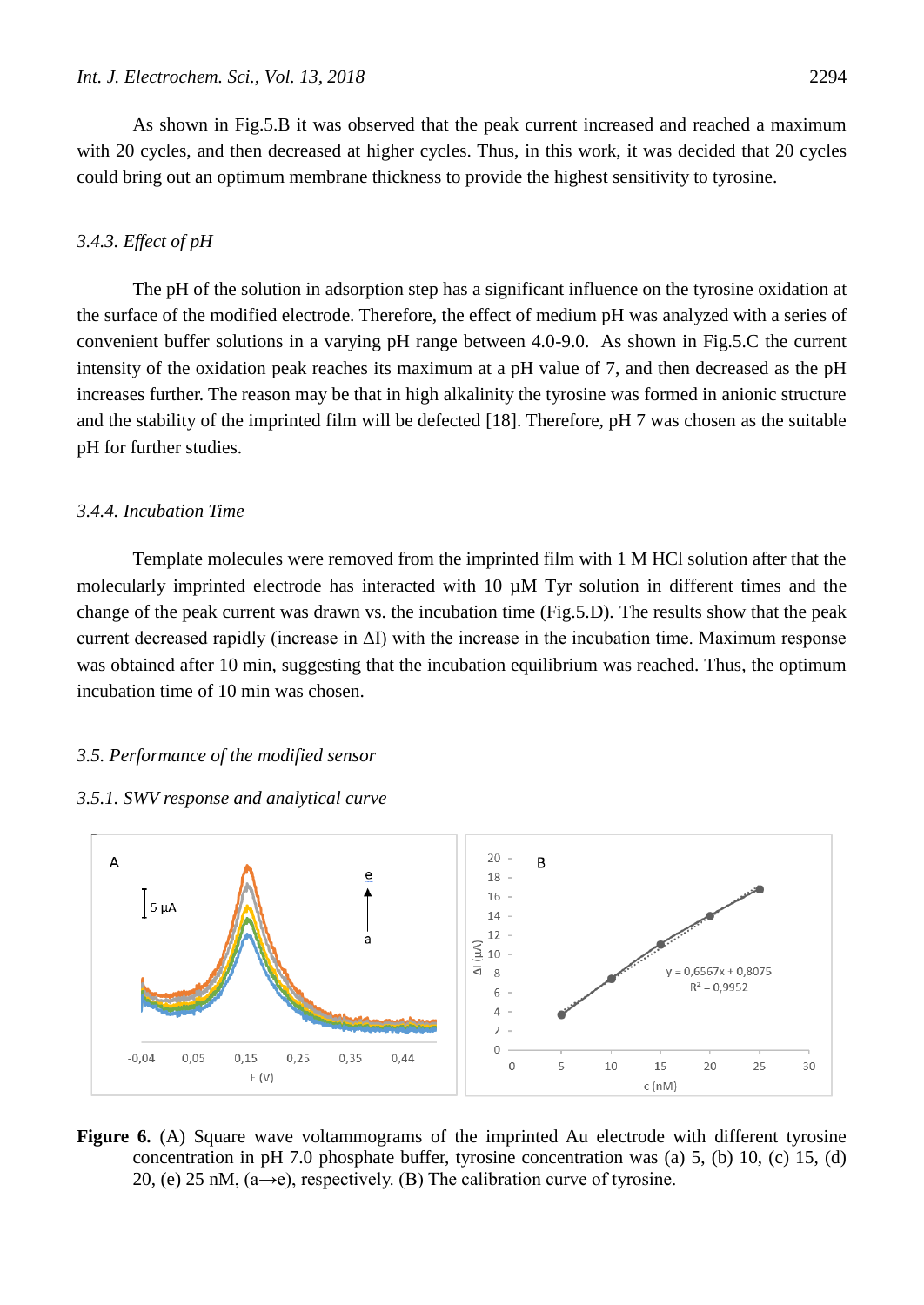In this study, quantitative analysis of tyrosine using the proposed MIP electrode under optimized experimental conditions was performed using SWV. After the template removal, MIPmodified electrodes were dipped into the tyrosine solutions at different concentrations between 5 and 25 nM. After dipping for 10 min, SWV analyses were made. As shown in Fig. 6.A, the peak current response increased with increasing concentrations of tyrosine in phosphate buffer (pH=7). Under the optimized conditions, a linear relationship is obtained between current response and tyrosine concentration in the range of  $5\times10^{-9}$  to  $2,5\times10^{-8}$  M as can be seen in Table 1.

| Regression equation         | $I(\mu A) = 0.6567x + 0.8075*$            |
|-----------------------------|-------------------------------------------|
| Correlation coefficient (r) | 0.9952                                    |
| Linearity range (M)         | $5.0 \times 10^{-9} - 2.5 \times 10^{-8}$ |
| $\mid$ LOQ (M)              | $8.2 \times 10^{-9}$                      |
| LOD(M)                      | $2.5 \times 10^{-9}$                      |

**Table 1.** Features of calibration plot (n=3)

\*y=ax+b; y, current change; x, Tyr concentration; a, slope; b, intercept; LOD, limit of detection; and LOQ, limit of quantification.

The correlation coefficient is 0.9952 (Fig 6.B). The linear regression equation is I ( $\mu$ A) =  $0.8075 + 0.6567x$  c (µM). The detection limit was calculated to be  $2.5 \times 10^{-9}$  M, which was lower than that reported in some other methods, as shown in Table 2.

**Table 2.** Comparison of the performance of developed sensor with other developed sensors

| Detection  | Modification    | Linear Range                                                                  | Limit of                 | References |
|------------|-----------------|-------------------------------------------------------------------------------|--------------------------|------------|
| Method     |                 | (M)                                                                           | Detection (M)            |            |
| <b>DPV</b> | Poly(thionine)  | $1x10^{-6} - 2.5x10^{-4}$                                                     | $5.7x\overline{10^{-5}}$ | $[2]$      |
|            | <b>GCE</b>      |                                                                               |                          |            |
| CV         | Fe-             | $1x10^{-7} - 1x10^{-5}$                                                       | $2.45 \times 10^{-7}$    | $[22]$     |
|            | HA/tyrosinase   |                                                                               |                          |            |
|            | <b>GCE</b>      |                                                                               |                          |            |
| <b>CV</b>  | Graphene Oxide  | $5x10^{-7} - 2x10^{-5}$                                                       | $7.5x10^{-8}$            | [23]       |
| <b>CV</b>  | Diamond         | $1x10^{-6} - 1x10^{-4}$                                                       | $0.2x10^{-6}$            | [24]       |
|            | Nanowire        |                                                                               |                          |            |
| <b>SWV</b> | MIP-polypyrrole | $\frac{1}{2}$ 5x10 <sup>-9</sup> – 2.5x10 <sup>-8</sup> 2.5x 10 <sup>-9</sup> |                          | This study |

#### *3.5.2. Selectivity, repeatability, and stability of the sensor*

The selectivity of the imprinted electrode to tyrosine was evaluated by SWV with the other three similar molecules, phenylalanine, histidine, and L-3,4-dihydroxyphenylalanine (L-DOPA). After template removal, MIP modified electrodes were immersed separately in 10 µM solutions of these above-mentioned molecules. As shown in Fig. 7.A, the current response of the imprinted electrode toward tyrosine was about 10, 4 and 6 times higher than that of histidine, phenylalanine and DOPA. However, the adsorption capacity of NIP modified electrode was almost the same for each molecule as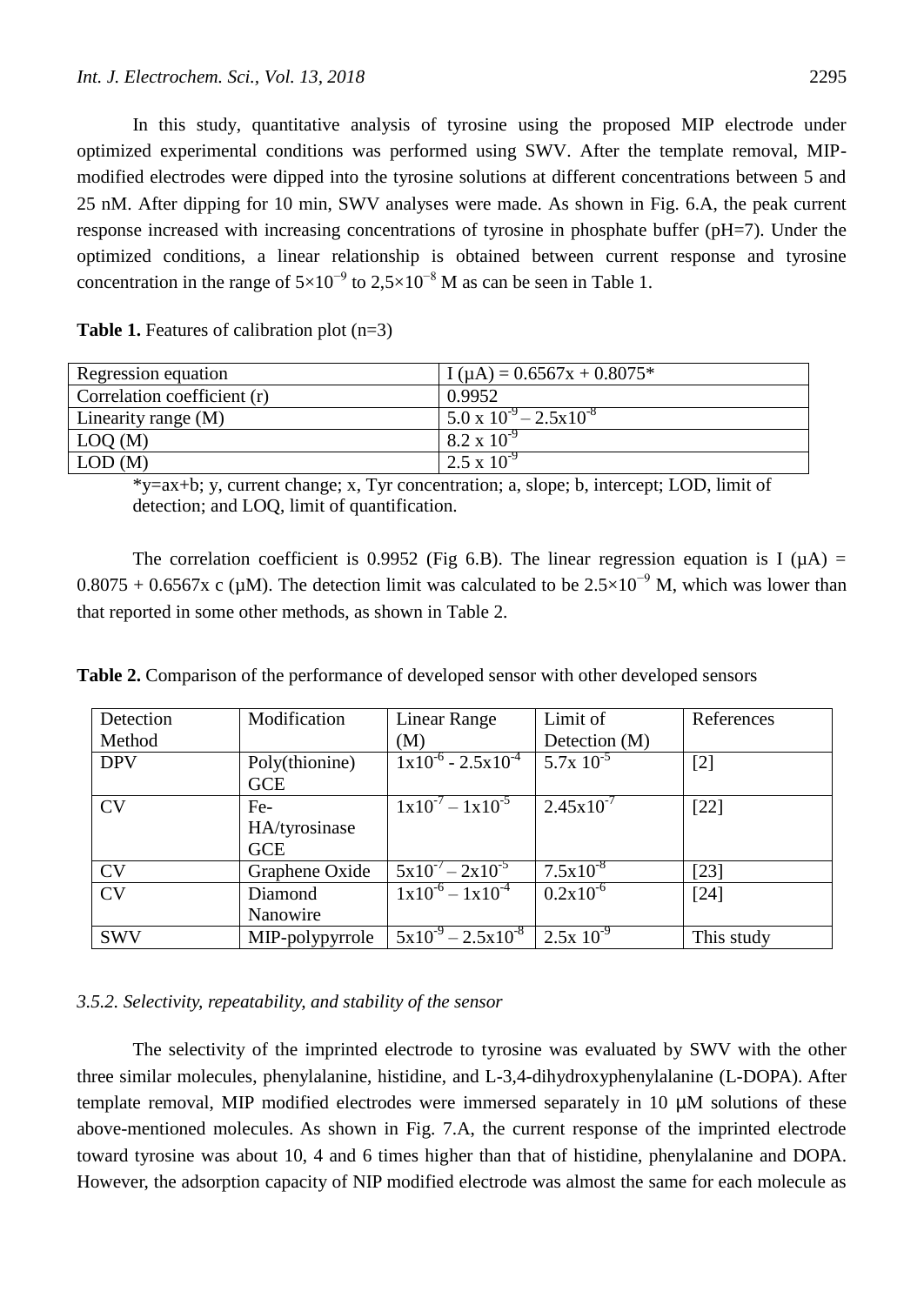can be seen in Fig.7. B. The good specifity arised from the cavities which match the shape of tyrosine during the electropolymerization process.



**Figure 7.** (A) Square wave voltammograms of the imprinted Au electrode with different molecules in pH 7.0 phosphate buffer. (B) Difference between NIP and MIP modified electrodes under same conditions.

The electrodes were washed after 10 min incubation and placed in phosphate buffer solution for SWV scanning. According to the obtained peak currents, MIP sensor had weak specificity for other structural analogs and tyrosine selectivity, due to its complementary cavities for Tyr.

Upon optimization, this sensor detected 5 nM tyrosine nine times. After each measurement, the electrode was washed with 1M HCl solution to remove the template molecules. Its relative standard deviation (RSD) was 2.1%, indicating that repeatability of this sensor is good. Meanwhile, the parallel determination was conducted five times every other day. The peak current was reduced to 5.6% within 10 days, which indicates good sensor stability.

## *3.5.3. Determination of L-Tyrosine in Plasma Samples*

The prepared imprinted sensor was successfully applied for the detection of tyrosine levels in a human plasma sample, which is obtained from Ondokuz Mayıs University Hospital. The samples were directly used after dilution a hundred times with PBS (pH 7.4). This study was made using a standard addition method and concentration calculated by extrapolation.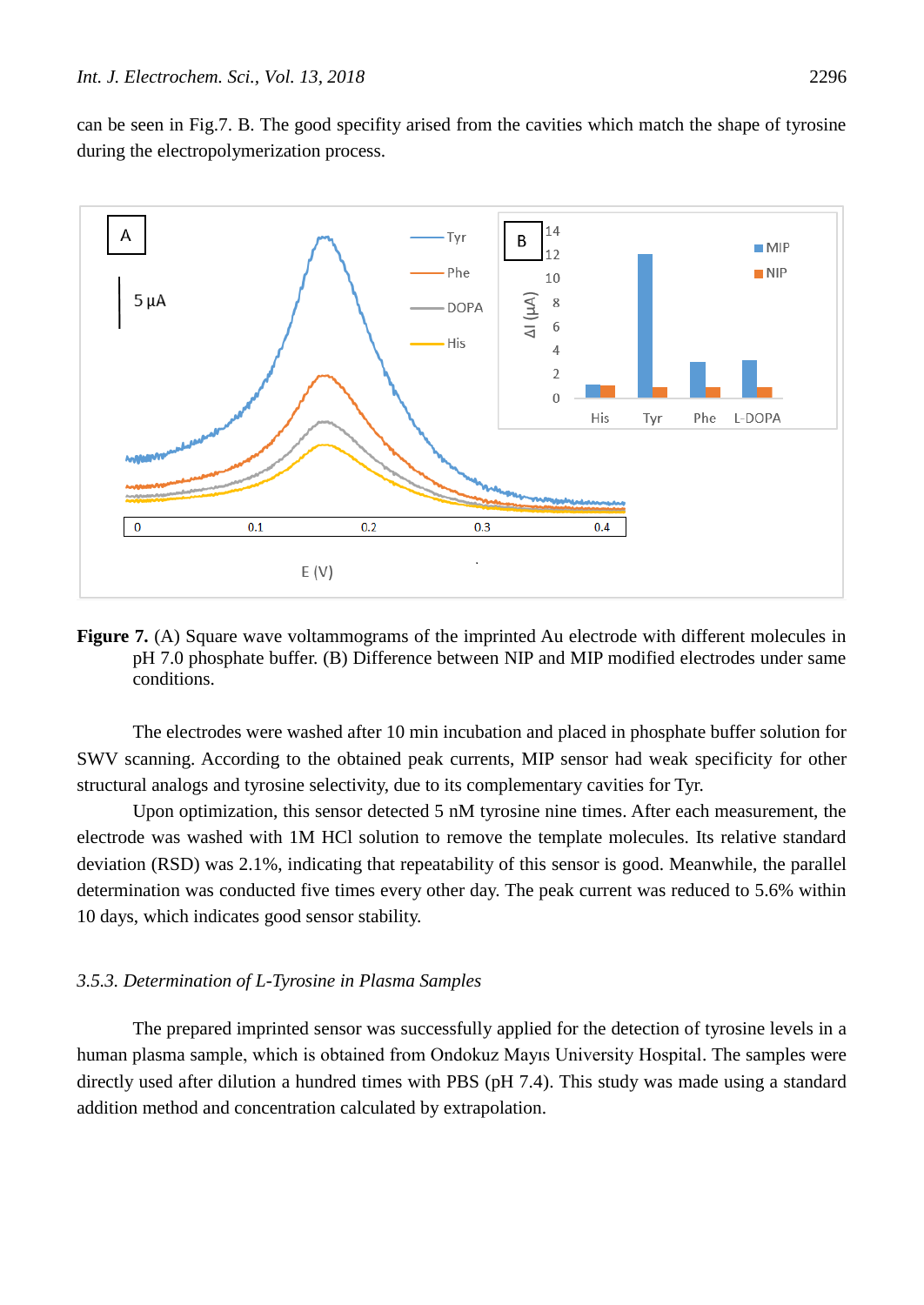| Sample | Added(nM) | Found (nM) | Recovery | $RSD(\% )$ |
|--------|-----------|------------|----------|------------|
|        |           |            | $(\%)$   |            |
|        |           | 43.6       |          |            |
|        | 20        | 68.3       | 107.4    |            |
|        | 40        | 89.0       | 106.5    | .0         |
|        | 60        | 112.5      | 108.5    | 2.2        |

**Table 3.** Determination of tyrosine in human plasma samples (n=3)

The data given in Table 3 shows the results for detection of tyrosine human plasma samples. The samples were frozen and stored at -20 °C until used.

## **4. CONCLUSIONS**

In this study a novel imprinted electrochemical sensor, based on imprinting technique was fabricated for the direct determination of tyrosine by using tyrosine as template molecule and pyrrole as functional monomer, without any necessity to other reagents. The designed electrochemical sensor exhibited good sensitivity, selectivity for tyrosine and obtained good reproducibility and repeatability. Moreover, the developed sensor can be successfully used in real samples with the high recovery and low RSD values.

#### CONFLICT OF INTEREST

The author(s) declare(s) that there is no conflict of interest regarding the publication of this paper.

#### **References**

- 1. S. B. Revin, S. A. John, *Sens Actuators* B, 161 (2012) 1059.
- 2. M. Rahman, N. S. Lopa, K. Kim and J. J. Lee*, J. Electroanal. Chem*., 754 (2015) 87.
- 3. H. Orhan, N. Vermeulen, C. Tump, H. Zappey and J. Meerman, *J. Chromatogr*. B, 799 (2004) 245.
- 4. X. Mo, Y. Li, A. Tang and Y. Ren, *Clin. Biochem*., 46 (2013) 1074.
- 5. Y. Huang, X. Jiang, W. Wang, J. Duana and G. Chen, *Talanta*, 70 (2006) 1157.
- 6. G. Vasapollo, R. Sole, L. Mergola, M. Lazzoi, A. Scardino, S. Scorrano and G. Mele, *Int. J. Mol. Sci.*, 12 (2011) 5908-5945.
- 7. B. Schweiger, J. Kim, Y.J. Kim and M. Ulbricht, *Sensors,* 15 (2015) 4870-4889.
- 8. L. Özcan, M. Sahin and Y. Sahin, *Sensors*, 8 (2008) 5792.
- 9. B. Rezaei, B. M. Khalili and A. A. Ensafi, *Biosens. Bioelectron*., 15 (2014) 77.
- 10. L. Ozcan., Y. Sahin, *Sens. Actuators* B, 127 (2007) 362–369.
- 11. A. Ramanavicienea, A. Ramanavicius, *Biosens. Bioelectron*., 20 (2004) 1076.
- 12. A. Ramanavicius, A. Kausait and A. Ramanavicien, *Sens. Actuators* B, 111–112 (2005) 532.
- 13. K. Kor, K. Zarei, *Talanta*, 146 (2016) 181.
- 14. M. Chougulea, S. G. Pawara, P. R. Godsea, R. Mulika, S. Senb and V.B. Patila, *Soft Nanoscience Letters*, 1 (2011) 6.
- 15. S. Liu, M. Oliveira, *Mat. Res*., 10 (2007) 205.
- 16. P. Anandan, S. Vetrivel and S. Karthikeyan, *Optoelectron. Adv. Mat*., 6 (2012) 1128.
- 17. J. Li, J. Zhao and X. Wei, *Sens. Actuators* B 140 (2009) 663.